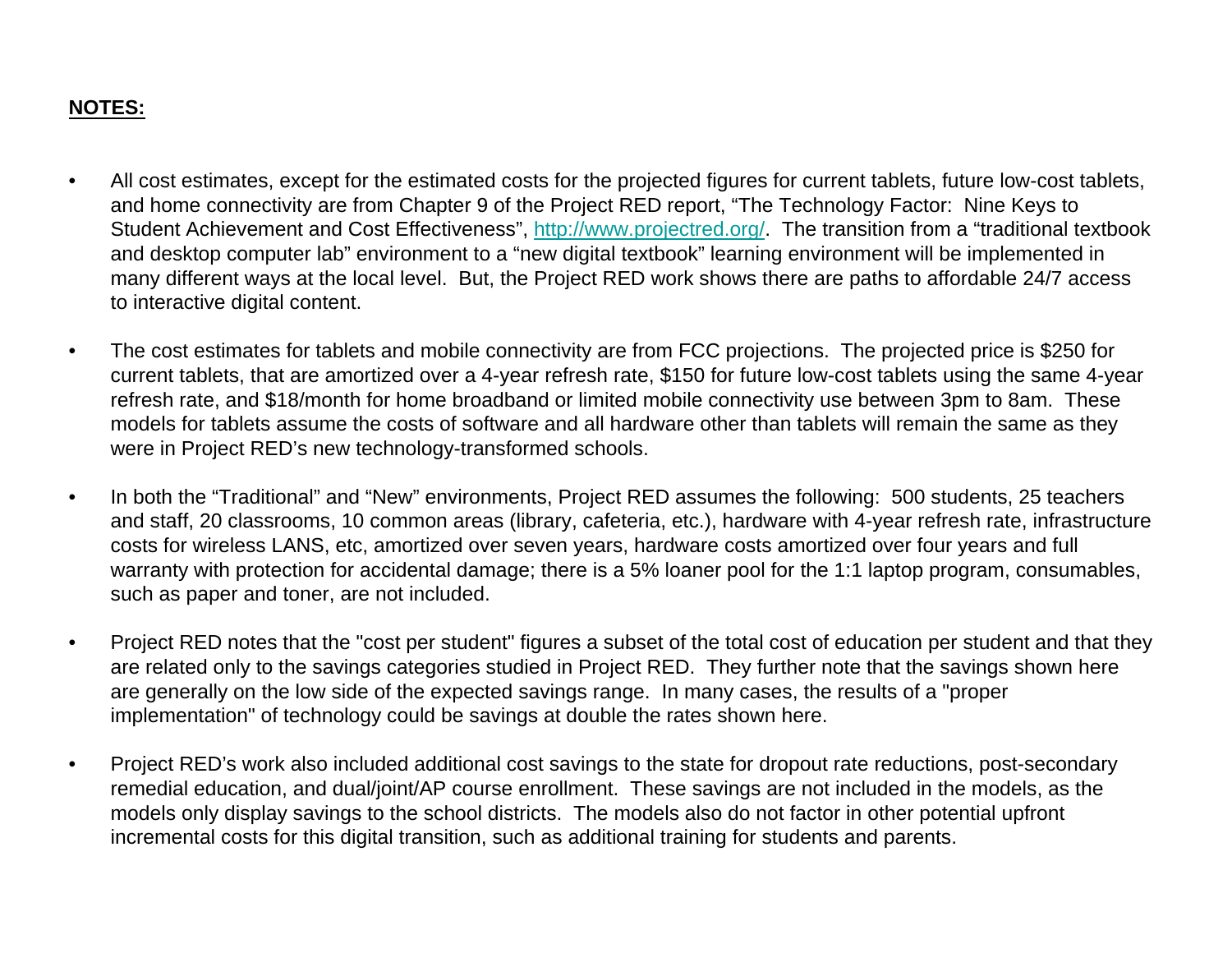### WORKING MODEL

## **TODAY'S DIGITAL CONVERSIONS TO A 1:1 TABLET**



\* Source: Chapter 9 of the Project RED report, The Technology Factor: Nine Keys to Student Achievement and Cost Effectiveness

\* Source: Project RED report data was used for all estimates except the cost of tablets, which we estimate at \$250 per tablet.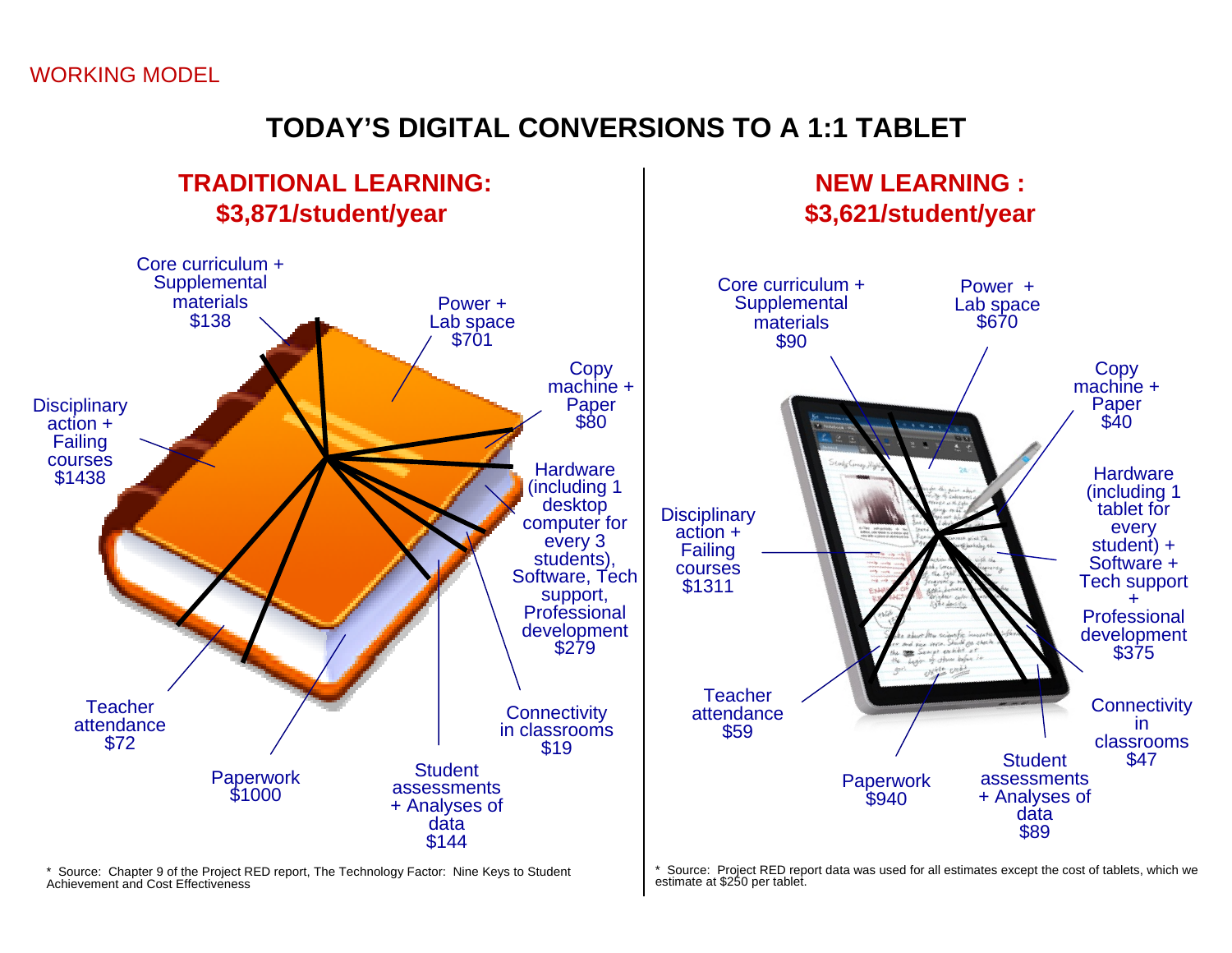# **TODAY'S DIGITAL CONVERSIONS TO A 1:1 TABLET + MOBILE ON THE DEVICE**



\* Source: Chapter 9 of the Project RED report, The Technology Factor: Nine Keys to Student Achievement and Cost Effectiveness

\* Source: Project RED report data was used for all estimates except the cost of tablets, which we estimate at \$250 per tablet, and the cost of Mobile on the device, which we estimate at \$18/month.